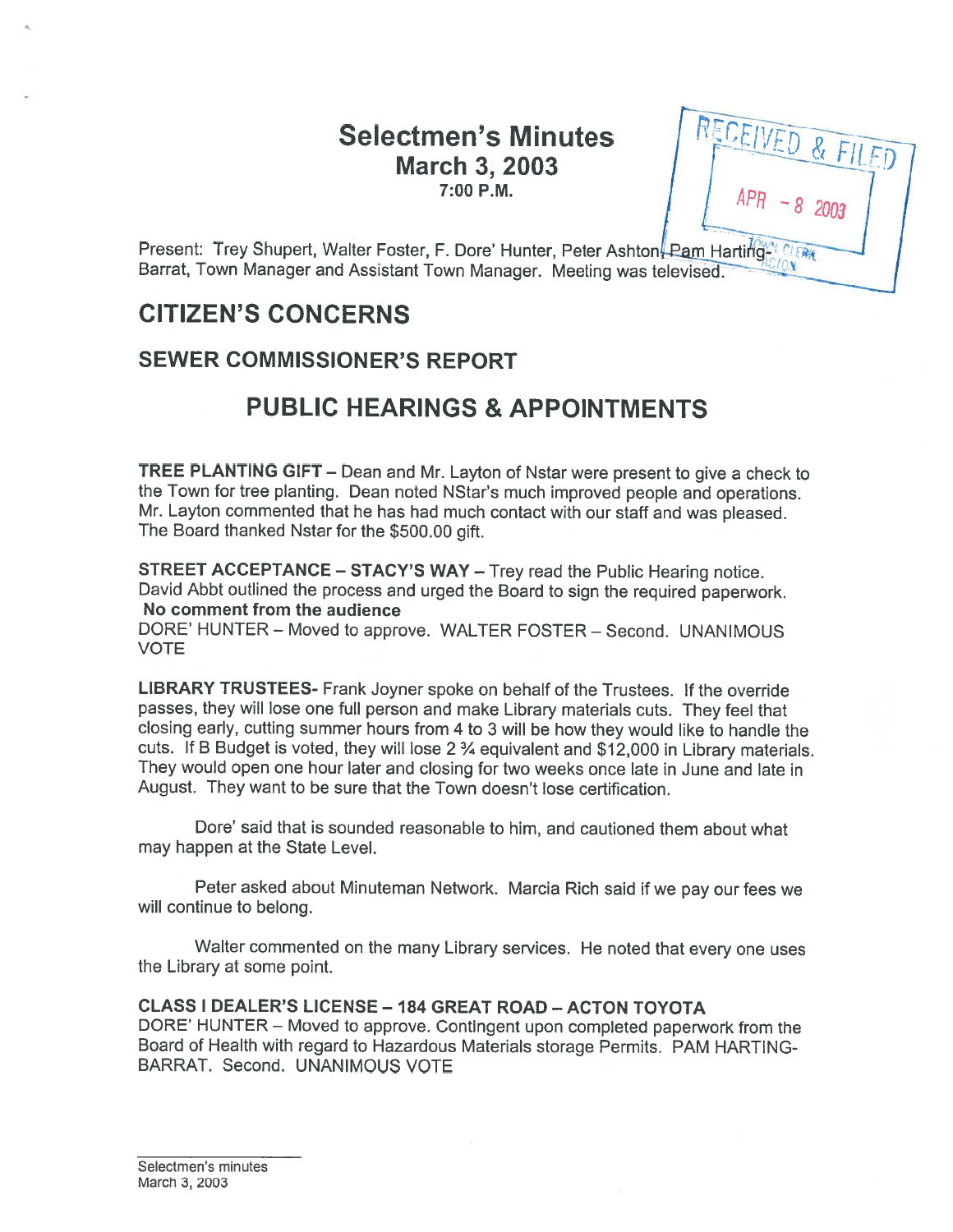### CLASS I DEALER'S LICENSE - 448 GREAT ROAD - ACTON TOYOTA

DORE' HUNTER- Moved to approve with the Building Commissioners reques<sup>t</sup> that the submitted <sup>p</sup>lans become par<sup>t</sup> of the approval. They also discussed the lighting. PETER ASHTON — Second. UNANIMOUS VOTE.

# SELECTMEN'S BUSINESS

FY04 BUDGET DISCUSSION - The Manager updated the Board on his meeting with his fellow managers regarding the fiscal situation that they all find themselves in. Trey commented on the Governor's final budget cuts that were up to 15% or higher. ALG made <sup>a</sup> decision to move forward.

ANNUAL TOWN MEETING WARRANT - Frank Joyner spoke about withdrawal of their warrant article. They want to reactivate the Committee; they want the Treasurer to provide quarterly reports and an annual report. The First of those reports after June 30, 2003 books close. They are getting the approval to withdraw the article from all those who signed the petition.

Don noted that he agrees with all that Frank said. Frank is hoping to ge<sup>t</sup> the signatures to pull it off the agenda. If we have to, we will have <sup>a</sup> take no action when we ge<sup>t</sup> to it.

DORE' HUNTER — Moved to pass over and pu<sup>t</sup> at the end of the warrant — WALTER FOSTER — Second. UNANIMOUS VOTE.

DORE' HUNTER - Moved to accep<sup>t</sup> staff suggestions for consent article as shown on the chart presented tonight be adopted. PETER ASHTON — Second. UNANIMOUS VOTE.

DORE' HUNTER - Move to accep<sup>t</sup> the staff order and listing of articles as developed by staff. PAM HARTING-BARRAT — Second. UNANIMOUS VOTE

DORE' HUNTER -Move to recommend Art 28 Home Rule Petition. PETER ASHTON Second. UNANIMOUS VOTE.

PETER ASHTON - Move to defer Article 20. PAM HARTING-BARRAT -Second. UNANIMOUS VOTE.

PETER ASHTON - Moved to recommend Art. 22 NESWC. PAM HARDING-BARRAT UNANIMOUS VOTE.

DORE' HUNTER - Move to recommend Articles 8,9, 10 11 and 12. PETER ASHTON -Second. UNANIMOUS VOTE.

DORE' HUNTER — Moved to Recommend article AE (37). PAM HARTING-BARRAT — Second. UNANIMOUS VOTE.

DORE' HUNTER - Moved to Defer Article 41. WALTER FOSTER — Second. UNANIMOUS VOTE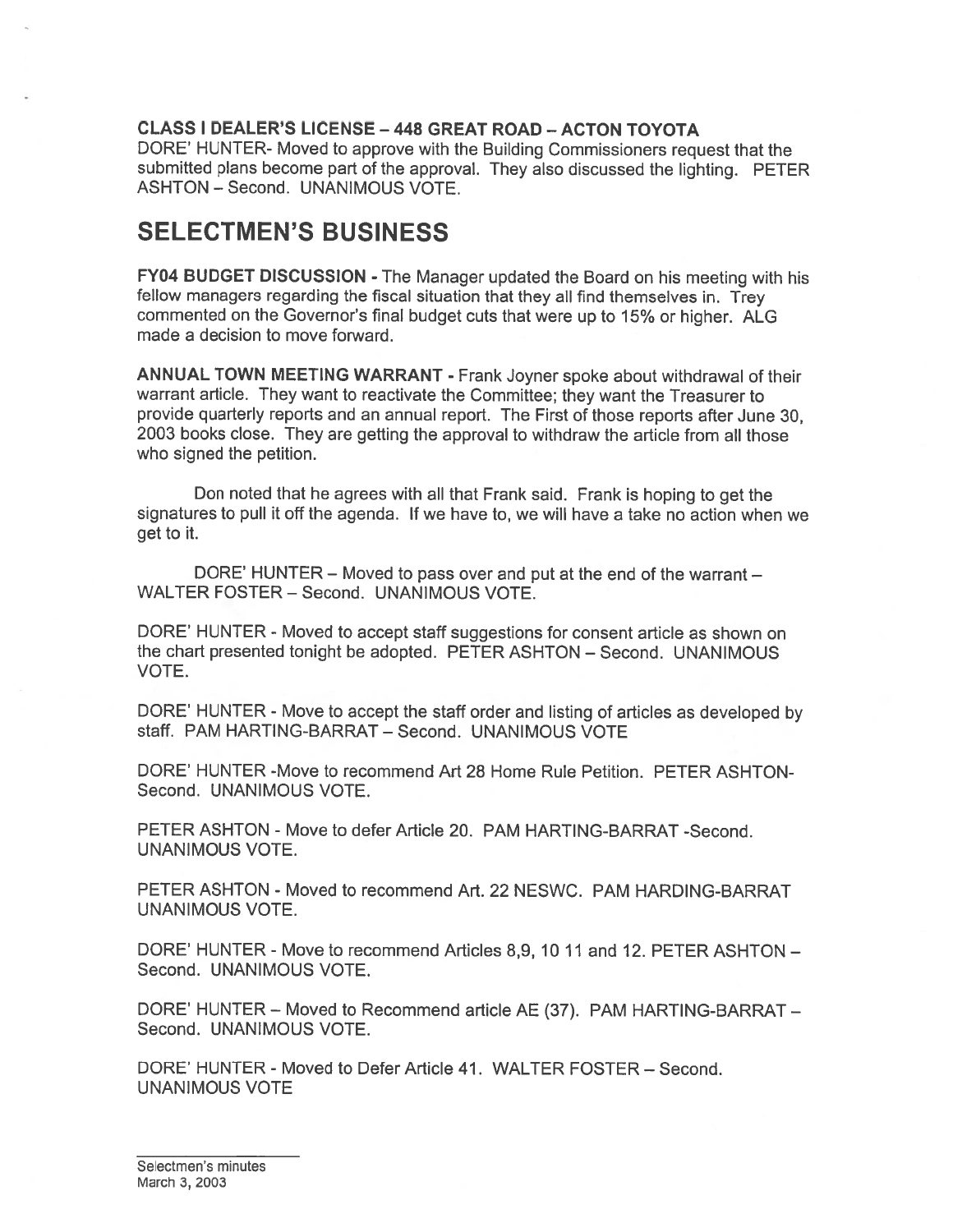DORE' HUNTER — Moved to Defer ARTICLE 42. WALTER FOSTER — Second. UNANIMOUS VOTE.

DORE' HUNTER - Moved to defer on Article 48 - Main Street and to remove from consent. WALTER FOSTER — Second. UNANIMOUS VOTE.

PETER ASHTON — Moved to relocate the Skate Park article to new location in the Warrant. PAM HARTING-BARRAT -Second. UNANIMOUS VOTE

DORE' HUNTER - Move that we add an Article to Warrant to the effect of seeking an appropriate dollar amount to be determined by the Town Manager to make repairs to the DPW with funds from the stabilization Fund. PETER ASHTON- Second. UNANIMOUS VOTE.

SWEENEY TRUST - <sup>61</sup> Use- The CPA has not taken <sup>a</sup> formal vote. They want to be notified as land notices are received. DORE' HUNTER - Moved we do not exercise the option. WALTER FOSTER — Second. UNANIMOUS VOTE. Peter asked that Conservation and Open Space committees be advised in the future as we receive these notices.

CONSENT ORDER AND NOTICE OF NON-COMPLIANCE — The Board will discuss later.

BEACH FEES: NARA beach fees were discussed, Recreation wants to begin selling Early Bird Beach Passes on March 15, 2003. Trey said the Family early Bird at \$200 was too much of <sup>a</sup> jump. Trey recommends \$150.00 Early bird, full fee family \$200. Individual Early Bird \$75.00 and \$100, seniors at \$25. No changes on daily fees.

Walter suggested Early Bird at \$150 and \$175 family and individual \$65 and \$90. Senior at \$20. Walter said he was comfortable with the rates being lower.

Peter spoke about State MDC Fee increases. He asked how this factors into the Recreation Budget this year. It is uncertain how many people will sign up.

WALTER FOSTER - Moved to set the Nara family Early Bird at \$125, Family full \$175, Early Bird single \$65 full \$90 Senior at \$20 no changes on the daily family and individual daily DORE' HUNTER — Second. UNANIMOUS VOTE

BRUCE FREEMAN RAIL TRAIL — Dore' discussed the correspondence relative to the Bruce Freeman Trail. He noted that they will be holding <sup>a</sup> MEPA in Concord. DORE' HUNTER — Moved to authorize him to communicate with appropriate highway and environmental people and that the BOS supports the Trail. PAM HARTING-BARRAT — Second. UNANIMOUS VOTE.

#### OTHER BUSINESS

Trey announced the snow budget status repor<sup>t</sup> \$209,000 in the red and an additional \$40,000.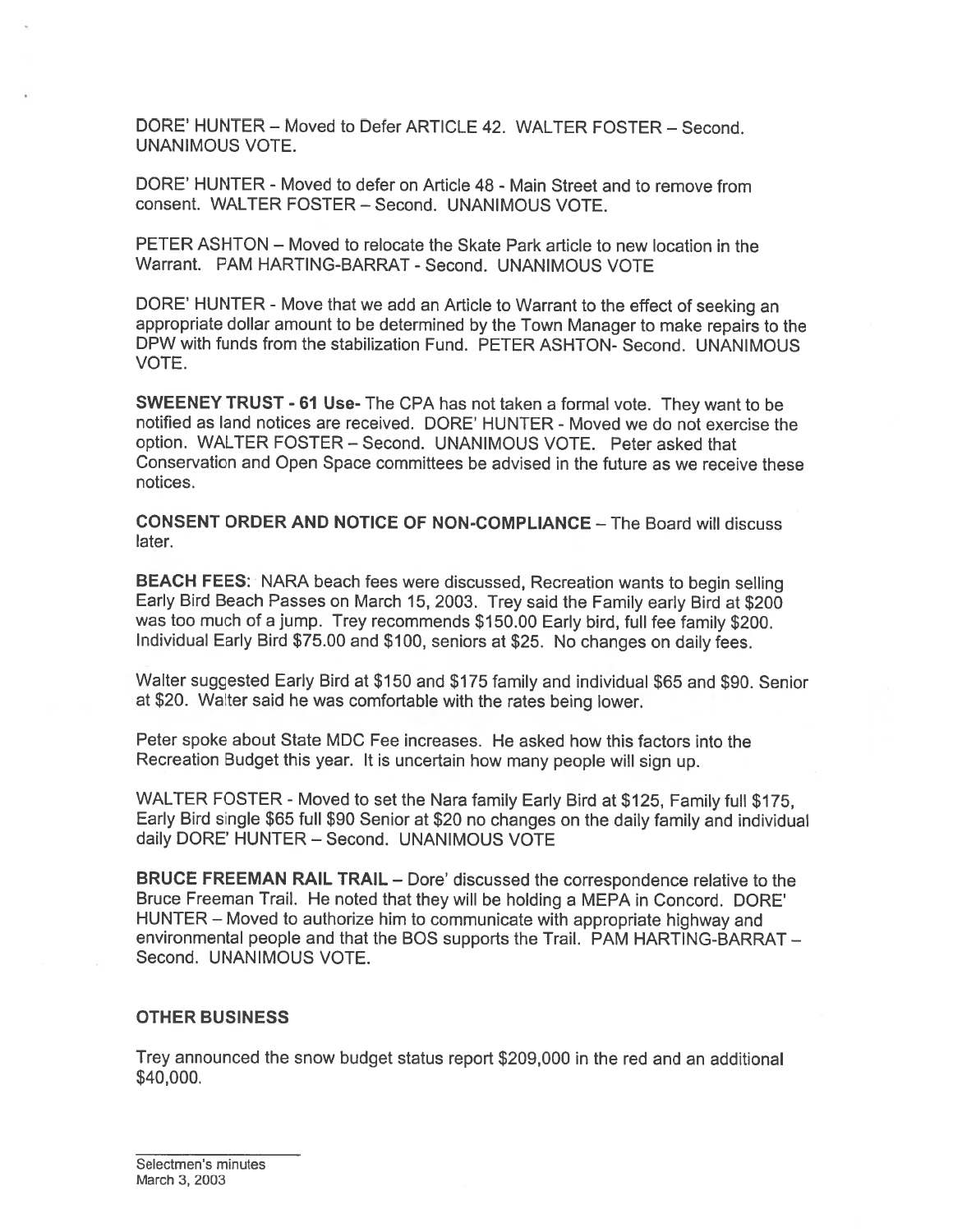Trey spoke about the letter from the Lt. Governor about opportunity to ask questions about local aid numbers. Peter, Walter were supportive. Don was asked to make the arrangements for the conference call. John asked that we ge<sup>t</sup> the expanded cherry sheet.

Trey offered <sup>a</sup> letter to the Beacon regarding the Moody's Issue. Letter drafted by Trey to Beacon. He asked if we wanted to respond. Peter said he would have <sup>a</sup> few changes.

Walter thanked Trey for taking the time to write the letter. He did not think people should be speaking with Moody's representatives, and staff should handle the process.

Peter spoke about the recent Eagle Scout ceremony for Ward Benson. Peter will ge<sup>t</sup> <sup>a</sup> copy of his project to pu<sup>t</sup> it in the Library.

CPC Walter the attended <sup>a</sup> seminar over the weekend. It was noted it was very helpful. Peter Barry was elected Chair and Cathy Coleman vice president.

Pam mentioned the doubled up traffic at the Commuter Lot. Staff will send police to remedy.

# CONSENT AGENDA

DORE' HUNTER - Moved to approve - PETER ASHTON. Second. UNANIMOUS VOTE.

## TOWN MANAGER'S REPORT

None

## EXECUTIVE SESSION

EXECUTIVE SESSION — Moved to enter into Executive Session for the purpose of discussing litigation, to enter back into open session at the conclusion. PAM HARTING BARRAT — took roll Call, All Ayes

Christine Joyce 7 | determine the second state of the Clerk Christine Joyce  $\sqrt{ }$ <br>Recording Clerk  $\sqrt{ }$  Clerk  $\sqrt{ }$ 

 $\Box$ 1  $\Box$ 1 I Date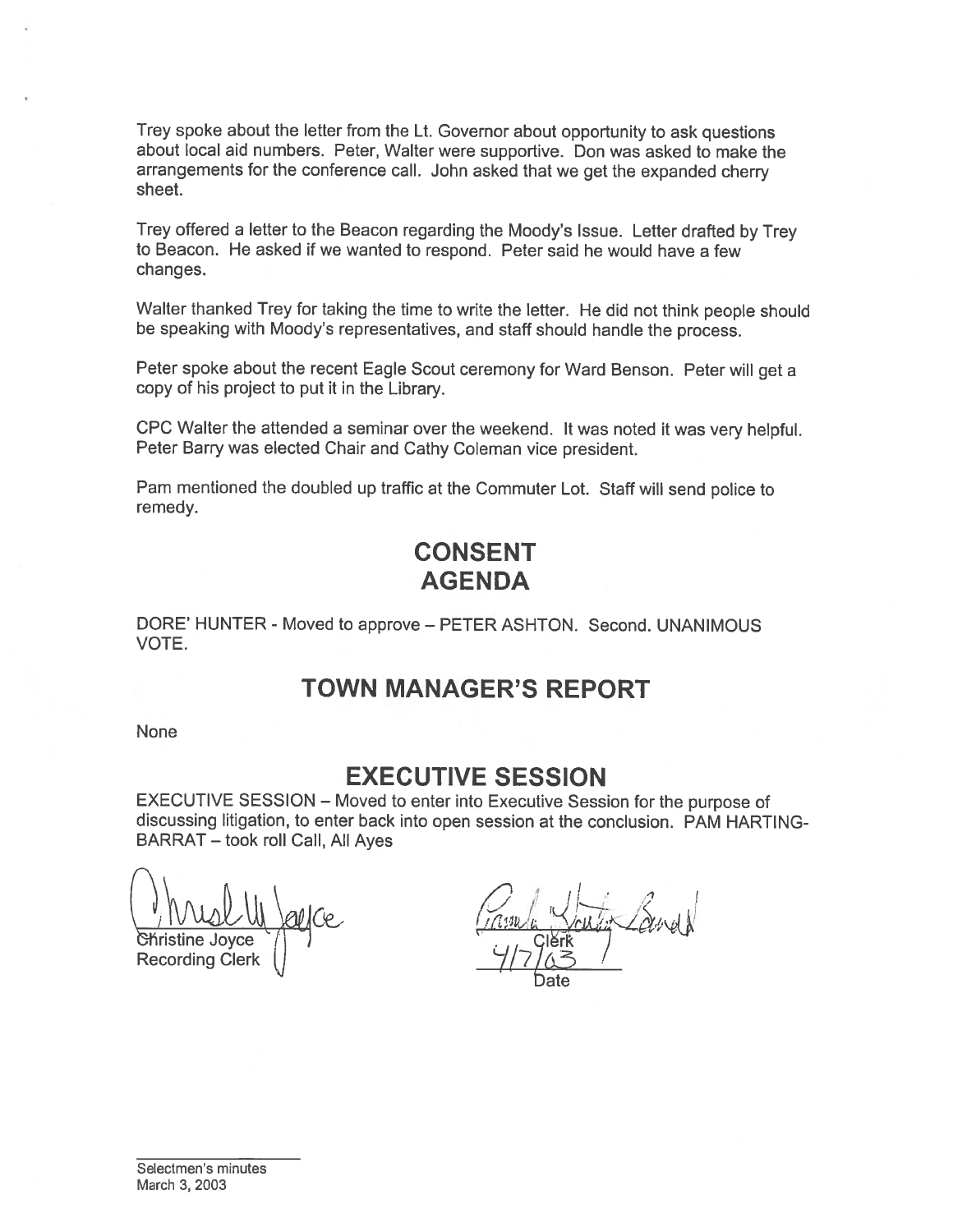February 28, 2003

To: Board of Selectmen, Sewer Commissioners

FROM: Trey Shupert, Chairman

SUBJECT: Selectmen and Sewer Commissioners Report

# March 3, 2003 MEETING BEGINS AT 7:00 P.M.

### I. CITIZEN'S CONCERNS

### ii SEWER COMMISSIONER'S BUSINESS

### III. PUBLIC HEARINGS & APPOINTMENTS

- 1. 7:05 TREE PLANTING GIFT Dean Charter and representatives of NStar wish to donate \$500 to be used for tree planting.
- 2. 7:15 STREET ACCEPTANCE HEARING- Enclosed please find the Street Acceptance materials prepared by Staff for Stacy's Way for Board consideration.
- 3. 7:30 LIBRARY TRUSTEES The Library Trustees will be in to discuss budget cuts.
- 4. 7:45 CLASS <sup>I</sup> DEALERS LICENSE RRM Ltd dibla Acton Toyota -184 GREAT ROAD — Enclosed please find application and staff comment for Board consideration.
- 5. 7:50 CLASS <sup>I</sup> DEALERS LICENSE RRM Ltd dibla Acton Toyota <sup>448</sup> GREAT ROAD — Enclosed please find application and staff comment for Board consideration.

### IV. SELECTMEN'S BUSINESS

6. BUDGET DISCUSSION — Ongoing general discussion.

7. ANNUAL TOWN MEETING DRAFT WARRANT - Enclosed please find a current draft warrant for Board consideration.

8. SWEENEY TRUST 61, 108 WILLOW STREET- Enclosed please find comments from the Community Preservation Committee.

9. CONSENT ORDER AND NOTICE OF NONCOMPLIANCE - Enclosed please find correspondence from DEP regarding Industrial Wastewater Regulations at the DPW building.

### 10. OTHER BUSINESS

### **CONSENT AGENDA**